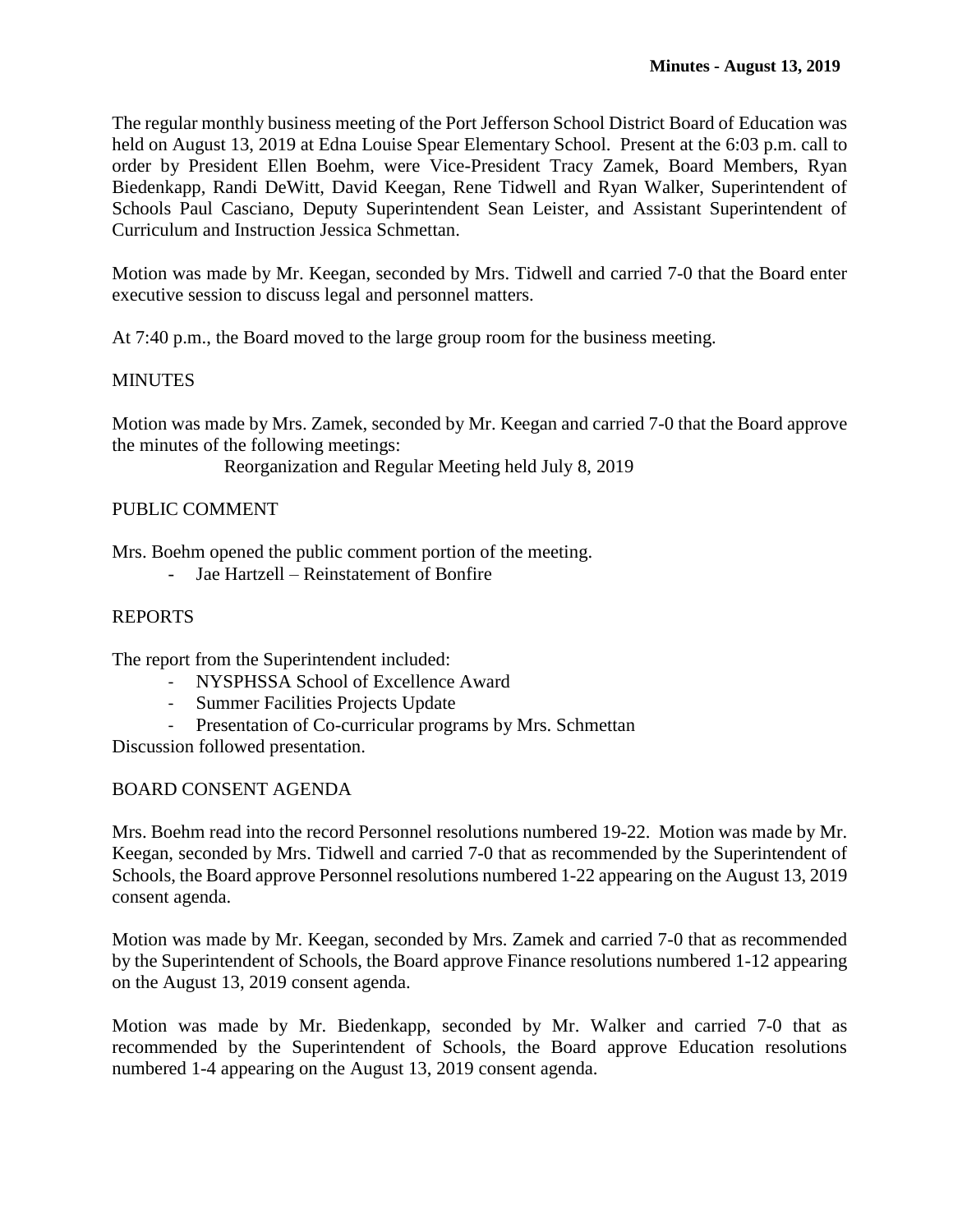\_\_\_\_\_\_\_\_\_\_\_\_\_\_\_\_\_\_\_\_\_\_\_\_\_\_\_\_

### NEW BUSINESS

School Community Partnership

### PUBLIC COMMENT

Mrs. Boehm opened the second public comment portion of the meeting:

- Michael Caravello thanking Board on behalf of the Administrator's Association
- Recognition and congratulations to Ms. Laverty, newly appointed PreK-8 Assistant Principal and Mr. Haruthunian, newly appointed High School Principal.

### ADJOURNMENT

At 8:45 p.m., motion was made by Mrs. Zamek, seconded by Mr. Keegan and carried 7-0 to adjourn the business meeting.

At 8:50 p.m., motion was made by Mr. Walker, seconded by Mrs. Zamek and carried 7-0 that the Board re-enter executive session to discuss legal and personnel matters.

At 9:23 p.m., motion was made by Mr. Keegan, seconded by Mrs. DeWitt and carried 7-0 to adjourn executive session.

## **CONSENT AGENDA**

#### **A. Personnel**

.

1. Co-curricular Appointments – Middle School

The Board approves the following co-curricular appointments for the 2019-2020 school year, pending minimum enrollment requirements in accordance with the negotiated agreement with the Port Jefferson Teachers' Association:

Art Club – Stacey Schuman Band Concert Grades Six, Seven/Eight – Edward Pisano Chorus Concert Grades Six, Seven/Eight – Jeffrey Trelewicz Strings Concert Grade Six – Vanessa Salzman, Ed,D. Strings Concert Grades Seven/Eight – Christian Neubert Chess Club – Philip Giannusa Drama Club – Mary LaSita Detention – Robert Farenga Frost Valley Trip Coordinator – Christina Carlson & Jeanette Garofola Grade Six Intramurals – Robert Farenga/Jeanette Garofola; Substitute: Megan Ryan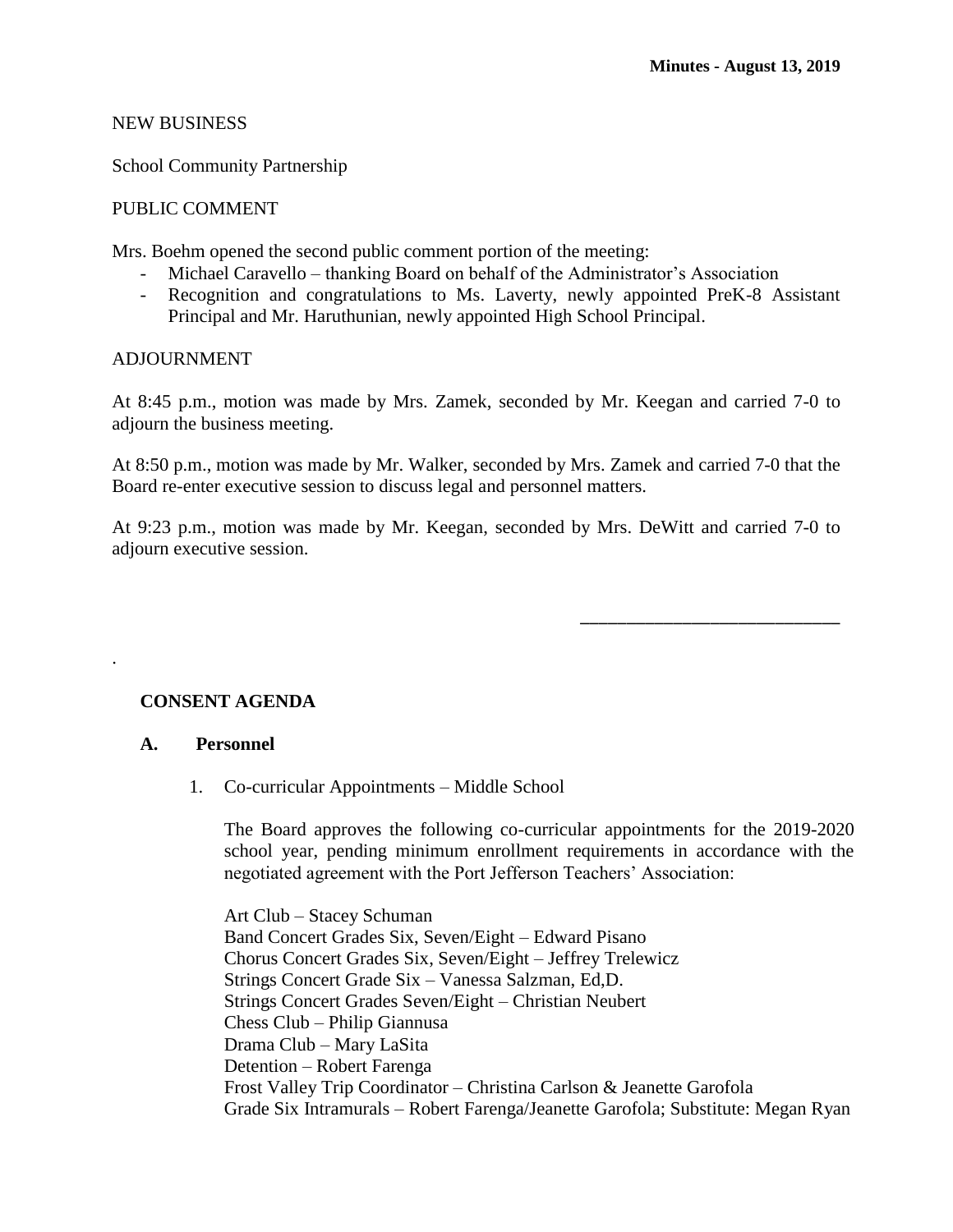Mathletes – Matthew Garofola National Junior Honor Society – Michelle Landetta/Christina Marino Newspaper – Allison Giannusa Science Olympiad – Adam Bouchard STEM Club (Lego League) – Robert Dunlop Student Council – Allison Giannusa Yearbook – Allison Giannusa

2. Leave of Absence – Teacher of Elementary Education

The Board approves the request of Gina Santini, teacher of Elementary Education, for a leave of absence from on or about August 28, 2019 until on or about October 7, 2019, in accordance with Article IX.F.5 of the negotiated agreement with the Port Jefferson Teachers' Association.

3. Curriculum Project

The Board approves the following teachers for Curriculum Projects for 2019-2020 in accordance with the negotiated agreement with the Port Jefferson Teachers' Association:

HS Math Pre-Calculus Revisions: Dennis Christofor & Kristine Vaccaro (20 hours shared) Science Grade 2 Revisions - Carleen Parmegiani and Darlene Wells (30 hours shared)

4. Appointment – Summer Sports Teaching Assistant

The Board approves the appointment of the following teaching assistants for sports practice and supervision during games/scrimmages for a specified special education student during the summer 2019, at the negotiated hourly rate of pay:

Teaching Assistant Bonnie Kelsh Substitute Teaching Assistant Sheila Albinson

5. Additional Class Assignment

The Board approves the following extra class assignment for the first semester of the 2019-2020 school year, in accordance with the negotiated agreement with the Port Jefferson Teachers' Association:

Gregory Gorniok – Science (Zoology) daily effective September 3, 2019 - January 17, 2020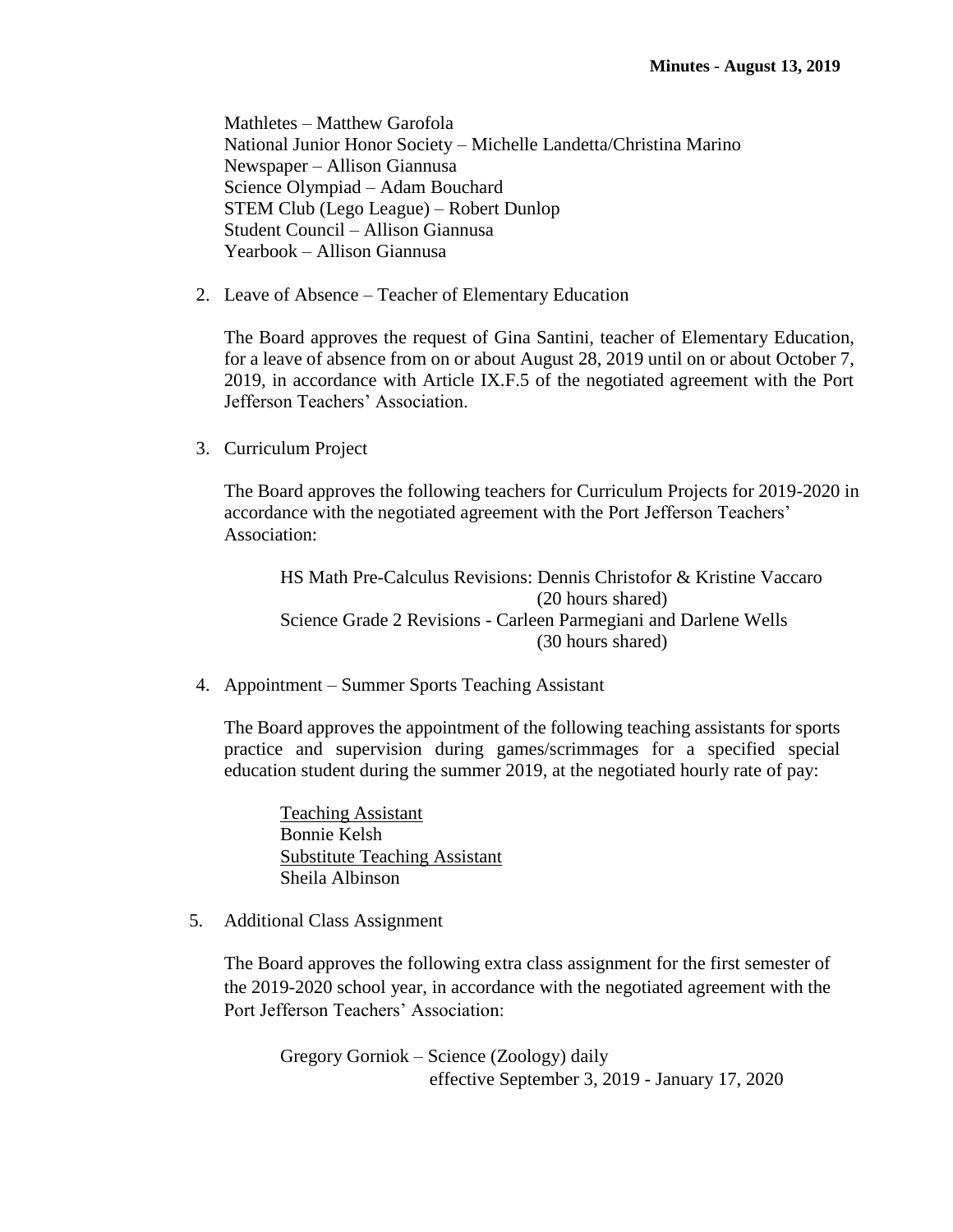6. Amended Appointment – Teacher of Art

The Board approves the appointment of Meghan McCarthy as a teacher of Art, on a probationary basis effective August 28, 2019 until on or about August 27, 2023, at Level MA Step 3**,** in accordance with the negotiated agreement with the Port Jefferson Teachers' Association; and in accordance with the Education Transformation Act Amended Section 3012 of the Education Law, tenure will be granted and considered upon three (3) annual APPR composite ratings of Effective or Highly Effective, in at least three (3) of the preceding four (4) years and cannot have an APPR composite rating of Ineffective in the last year of the probationary appointment.

7. Amended Appointment - Part Time Teacher of Art

The Board amends the appointment of Christina Ceccarelli as a teacher of Art, on a part-time (.25 FTE) basis effective August 28, 2019 at Level MA Step 3, in accordance with the negotiated agreement with the Port Jefferson Teachers' Association.

8. Appointment – Head Lifeguard

The Board approves Caitlin Dennehy as Head Lifeguard for the after school and community swim at the rate of \$21.00 per hour.

9. Resignation – Teaching Assistant

The Board accepts the resignation of Ryan McCormick, as a Teaching Assistant/ Lifeguard, effective June 30, 2019.

10. Resignation – Guard

The Board accepts the resignation of Patrick McCormick, as a Guard, effective July 22, 2019.

11. Appointment – Coaches

The Board approves the appointment of the following coaches for the 2019-2020 school year, in accordance with the negotiated agreement with the Port Jefferson Teachers' Association, contingent upon possession of Temporary Coaching License, First Aid, and CPR certifications:

| Omar Karasu     | Volunteer Varsity, JV and MS Wrestling Coach |
|-----------------|----------------------------------------------|
| Nicholas Miceli | <b>JV</b> Wrestling Coach                    |
| Jesse Rosen     | Girls Varsity (Co-Coach with Keith Buehler)  |
| Jesse Rosen     | JV Basketball (Co-Coach with Keith Buehler)  |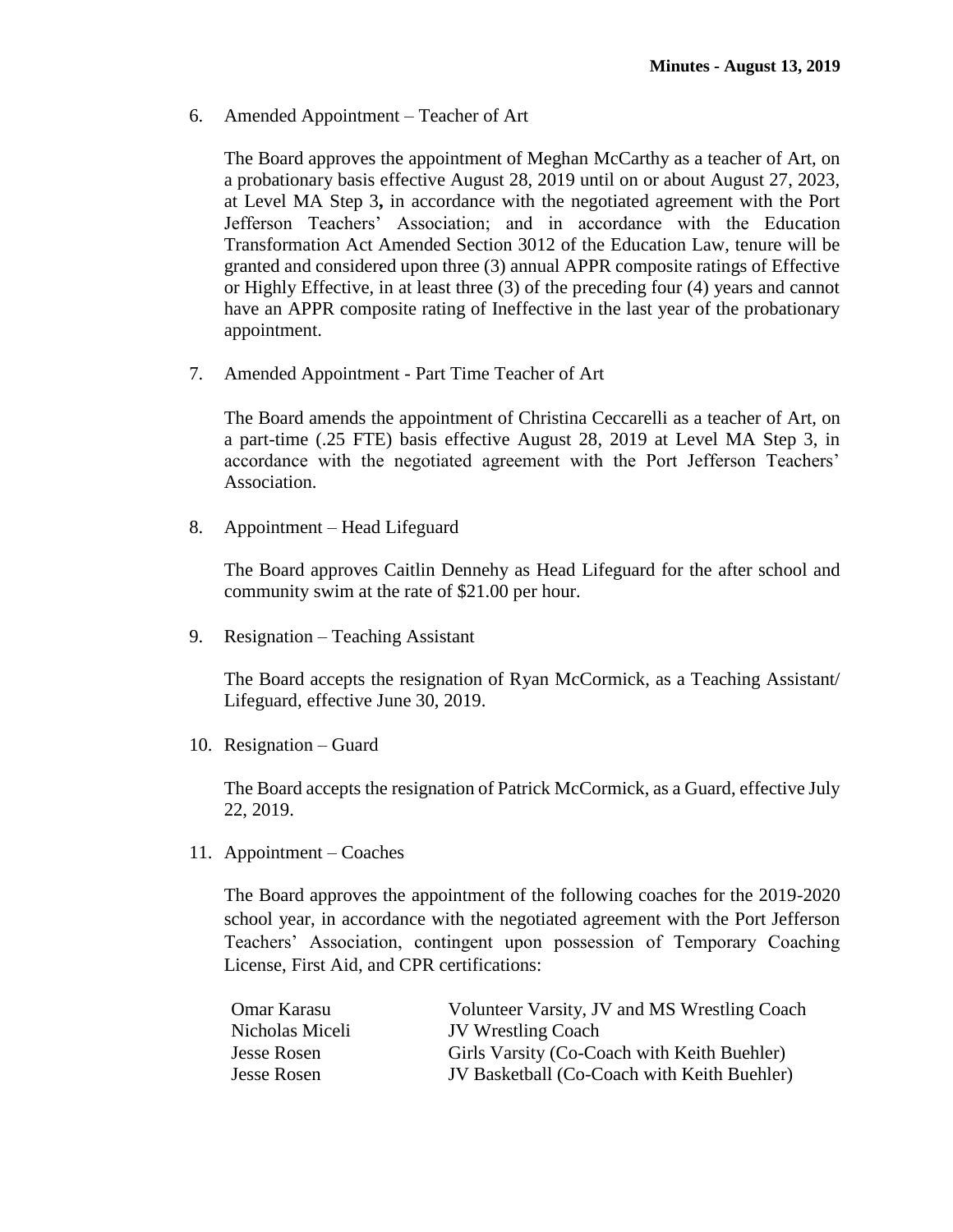| Girls Varsity Basketball (Co-Coach with Jesse Rosen) |
|------------------------------------------------------|
| JV Basketball (Co-Coach with Jesse Rosen)            |
| <b>Varsity Boys Lacrosse</b>                         |
| JV Boys Lacrosse Head Coach/Varsity Asst. Coach      |
| Middle School Girls Lacrosse                         |
| <b>Varsity Boys Track</b>                            |
| <b>Varsity Boys Track Assistant Coach</b>            |
| <b>Varsity Girls Track Coach</b>                     |
| <b>Varsity Girls Assistant Track Coach</b>           |
| <b>Varsity Boys Tennis Coach</b>                     |
| Middle School Boys Track                             |
| Middle School Girls Track                            |
| <b>Varsity Softball</b>                              |
| <b>Varsity Baseball Head Coach</b>                   |
| Grades 7/8 Athletic Intramural (Co-Advisor)          |
| Grades 7/8 Athletic Intramural (Co-Advisor)          |
|                                                      |

12. Leave of Absence – Teacher of Elementary Education

The Board approves the request of Allison Giannusa, teacher of Elementary Education, for a leave of absence from on or about August 28, 2019 until on or about December 16, 2019, in accordance with Article IX.F.5 of the negotiated agreement with the Port Jefferson Teachers' Association.

13. Appointment – Substitutes

The Board approves the following substitute appointments for the 2019-2020 school year:

## **Teacher**

Matthew Andrew Barbara Cawley Mary Connell Caitlin Dennehy Graceann Fallon Donna Higgins Krista-Lea Kaidash Serkan Karasu Aroona Khan Michel Krivosta Gina Mecca Joyce Orrigo Jocelyn Toner Susan Whitman Irma Wolber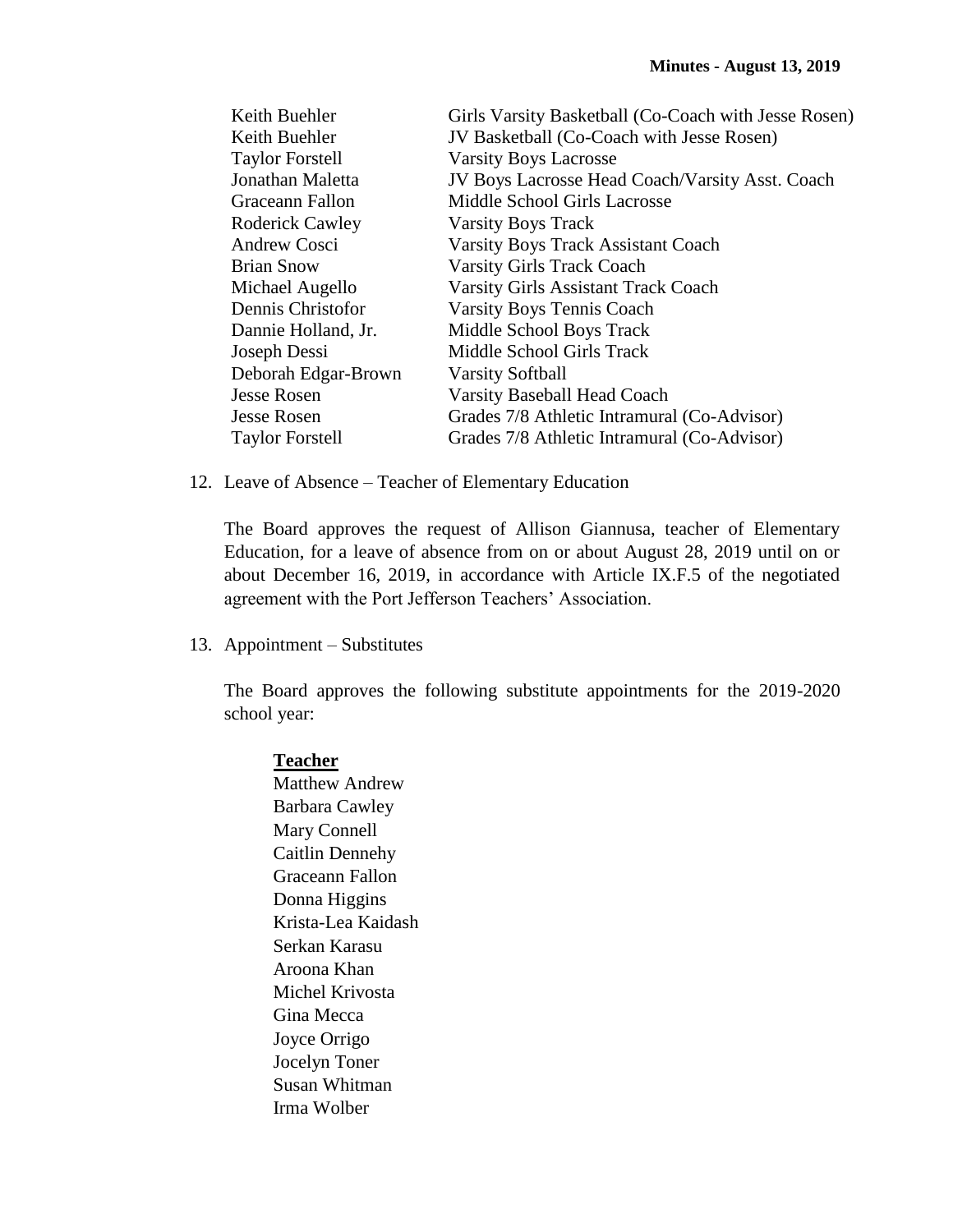### **Teaching Assistant**

Nayara DeMarco Serkan Karasu Andrea Maldari

### **Nurse**

Clare Behrens Kaitlyn Hussey Queena Kang Dominika Leon Linda Love Maureen Scarnati

### **Guard**

Patrick McCormick

14. Resignation – Teaching Assistant

The Board accepts the resignation of April St. John, as a Teaching Assistant, effective July 19, 2019.

15. Appointment – Teaching Assistant/Lifeguard

The Board approves the appointment of Natalie Buck as a Teaching Assistant/Lifeguard, on a probationary basis, effective on or about August 28, 2019, in accordance with the negotiated agreement with the United Paraprofessionals' Association of Port Jefferson.

16. Resignation – High School Principal

The Board accepts the resignation of Christine Austen, as the High School Principal, effective August 31, 2019.

17. Memorandum of Agreement – Port Jefferson Administrators' Association

The Board approves a certain Memorandum of Agreement, dated August 13, 2019, between the negotiating representatives of the Port Jefferson Administrator's Association and the Port Jefferson Union Free School District; and authorizes the Superintendent of Schools and/or the Board President to execute a new Collective Bargaining Agreement incorporating the terms of said agreement.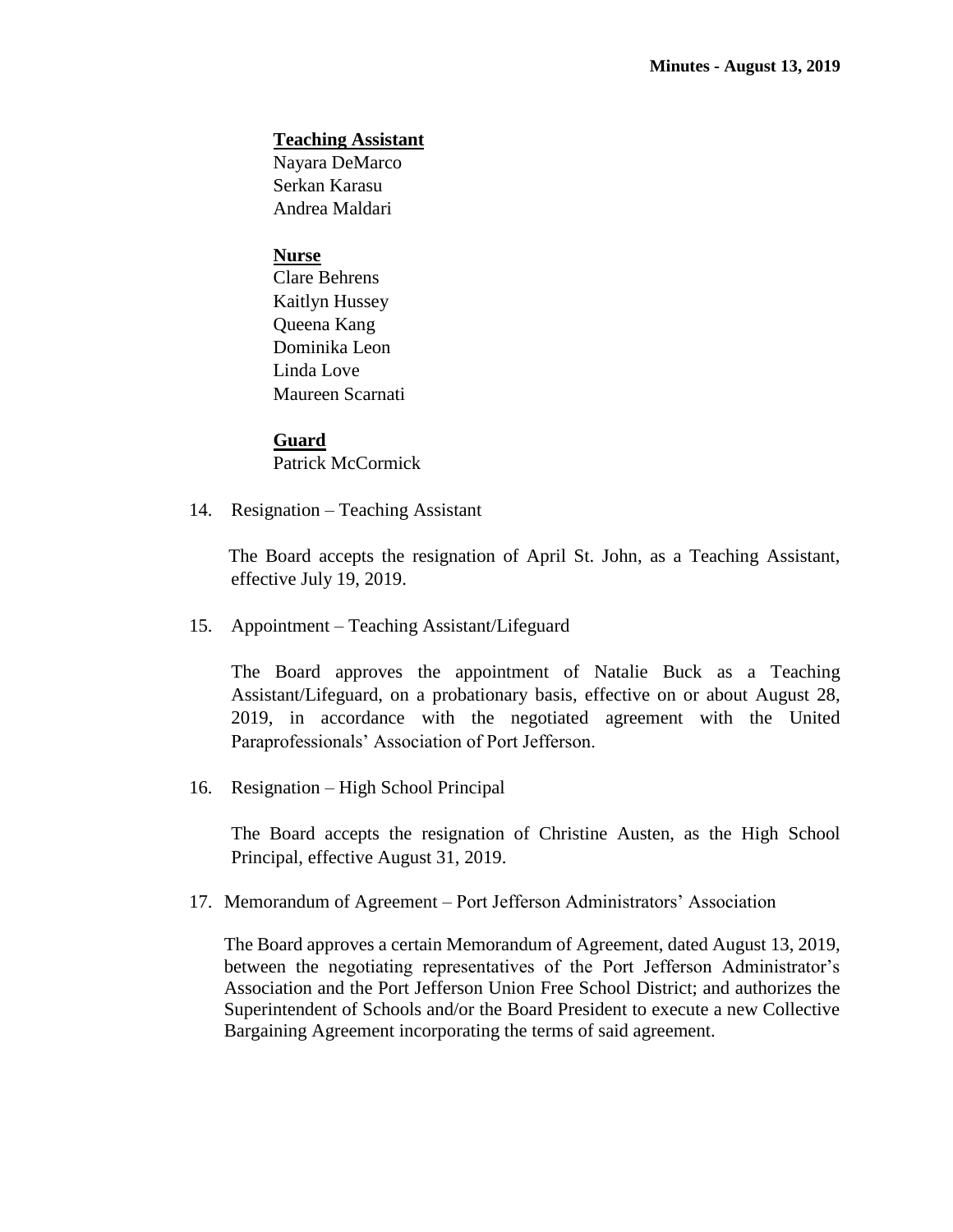18. Memorandum of Agreement – United Paraprofessionals Assoc. of Port Jefferson

The Board approves a certain Memorandum of Agreement, dated August 13, 2019, between the negotiating representatives of the United Paraprofessionals Association of Port Jefferson and the Port Jefferson Union Free School District; and authorizes the Superintendent of Schools and/or the Board President to execute a new Collective Bargaining Agreement incorporating the terms of said agreement.

19. Appointment – Head Custodian

The Board approves the appointment of Salvatore Figliolia, as Head Custodian, effective September 16, 2019, contingent upon Mr. Figliolia's resignation from his current jurisdiction by the end of business on September 15, 2019, at a starting salary of \$63,600, in accordance with the Suffolk County Civil Service Department and the negotiated agreement with the Port Jefferson Facility and Technology Supervisors' Association.

20. Leave Replacement Appointment – Teacher of English Language Arts

The Board approves the appointment of Taylor Thomas, as a teacher of English Language Arts (for Kayleen Everitt), on a substitute basis from on or about August 28, 2019 to on or about October 16, 2019; and on a leave replacement basis, from on or about October 17, 2019 to on or about November 8, 2019, at Level BA Step 1, in accordance with the negotiated agreement with the Port Jefferson Teachers' Association.

21. Appointment – PreK-8 Assistant Principal

The Board approves the appointment of Amy Laverty as Assistant Principal PreK-8, on a probationary basis, effective August 26, 2019, at the rate of \$112,500 per annum, in accordance with the negotiated agreement with the Port Jefferson Administrators' Association.

22. Appointment – High School Principal

The Board approves the appointment of Eric Haruthunian as the Principal of Earl L. Vandermeulen High School, on a probationary basis effective on or about August 26, 2019 until on or about August 25, 2023, at the rate of \$150,000 per annum, in accordance with the negotiated agreement with the Port Jefferson Administrators' Association; and in accordance with the Education Transformation Act Amended Section 3012 of the Education Law, tenure will be granted and considered upon three (3) annual APPR composite ratings of Effective or Highly Effective, in at least three (3) of the preceding four (4) years and cannot have an APPR composite rating of Ineffective in the last year of the probationary appointment.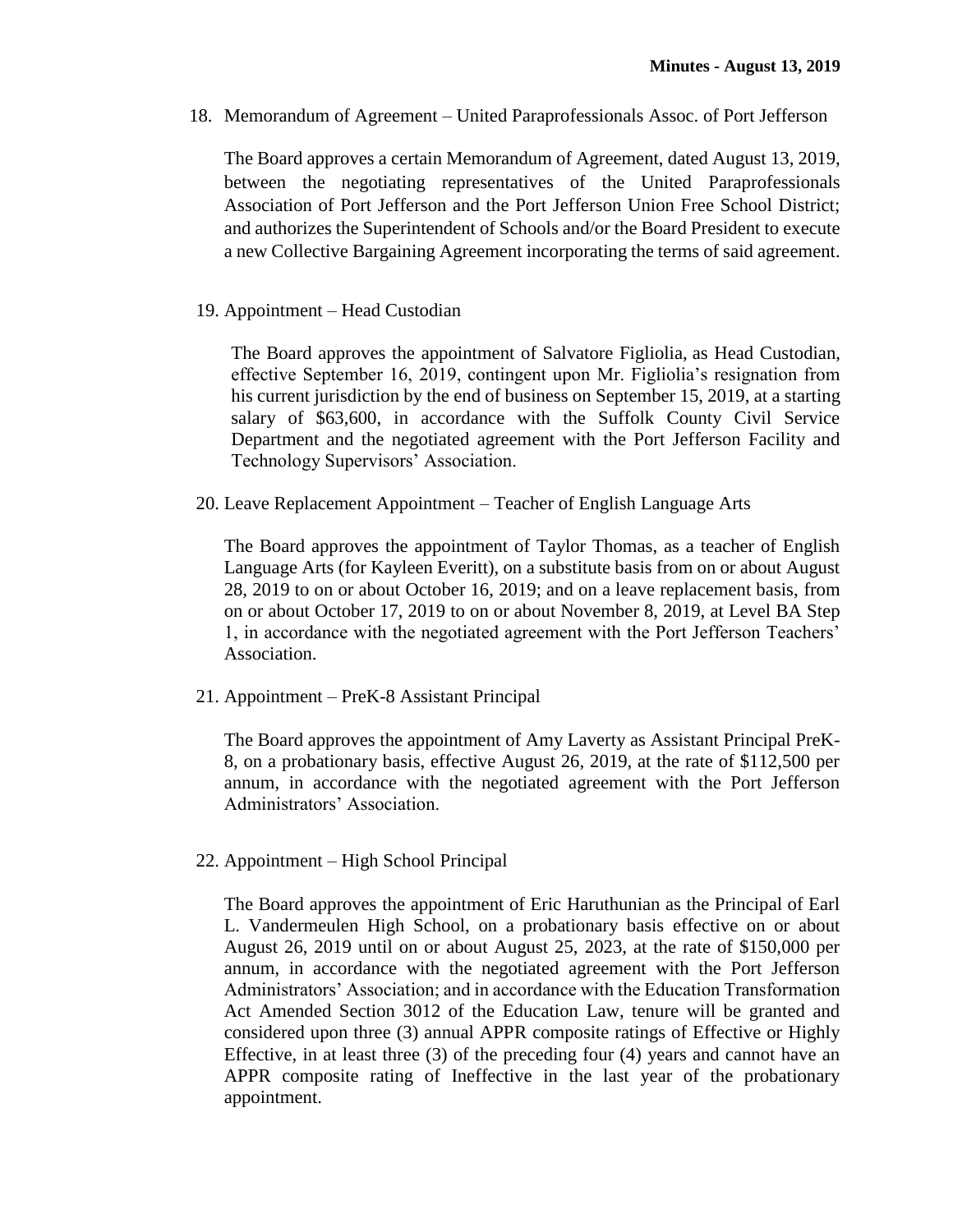#### **B. Finance**

1. Financial Reports

The Board approves the following financial reports: Fund Balance Projection New Budget Transfers

2. Internal Controls Reports

The Board accepts the Internal Controls Reports, dated June 2019, of the district's internal auditors, Nawrocki Smith LLP, pertaining to Student Data; and further, the Deputy Superintendent is authorized to submit the corrective action plan to the New York State Comptroller's Office.

3. NYSSBA Membership

The Board approves renewal of membership to the New York State School Boards Association, at a cost of approximately \$15,000.00, for the 2019-2020 school year.

4. Donation

The Board gratefully accepts the donation from the Port Jefferson Royal Educational Foundation to the Port Jefferson School District in the amount of \$3,214.92.

5. Residency Investigator

The Board approves the appointment of Clifford S. Trotter Associates, Inc., as the district's student residency investigator for the 2019-2020 school year, with the option to renew on a yearly basis.

6. Donation

The Board gratefully accepts the donation from  $2018/2019$  5<sup>th</sup> Grade Committee in the amount of \$983.86 for the purpose of purchasing the Elkay Water Cooler with Bottle Filling Station for use at the Edna Louise Elementary School.

7. School Lunch Prices

The Board approves the lunch prices for the 2019-20 school year at the following rates:

| <b>Elementary School Lunch:</b> | \$3.10 |
|---------------------------------|--------|
| Secondary School Lunch:         | \$3.35 |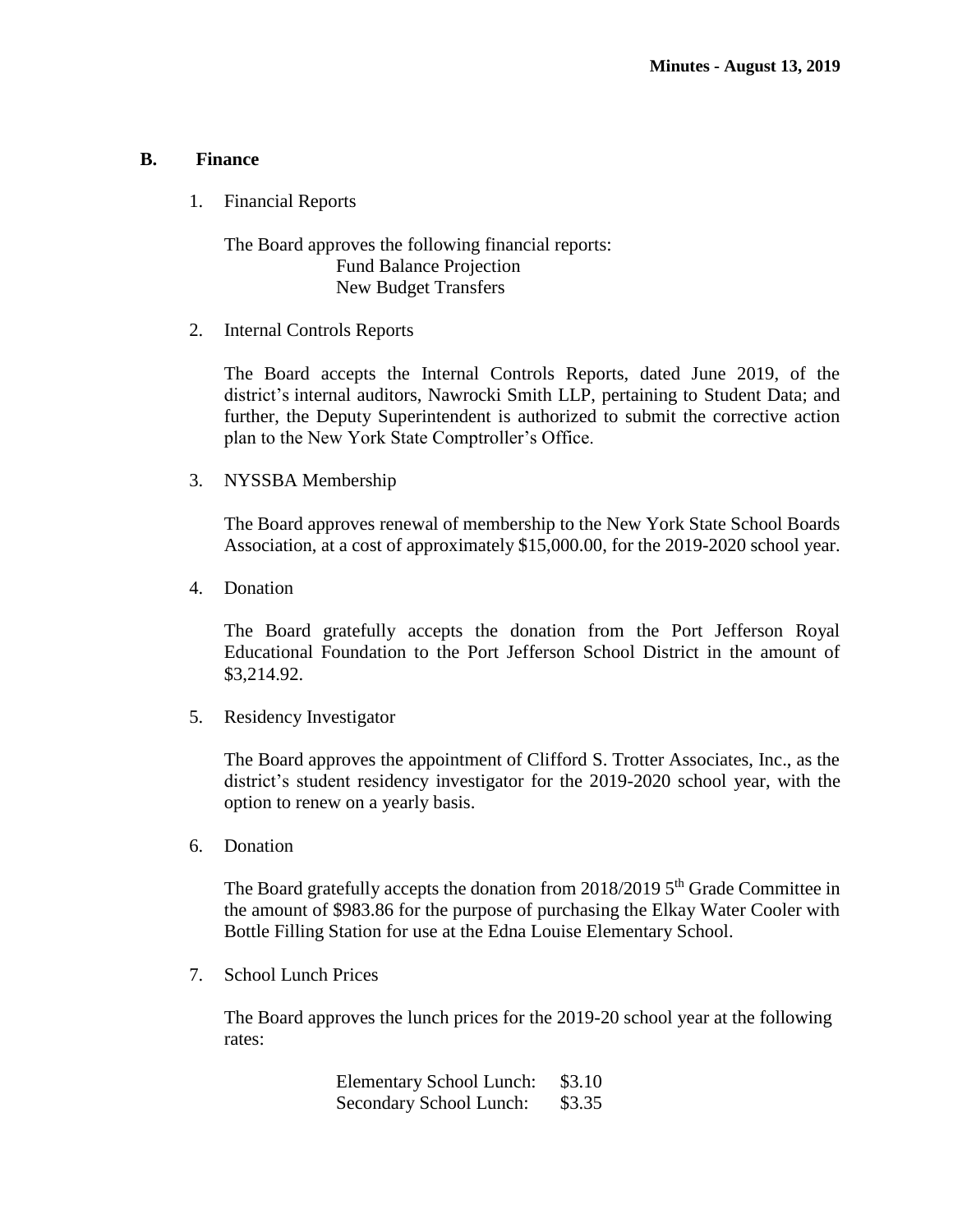| Elementary Milk:           | \$.60  |
|----------------------------|--------|
| Secondary Milk:            | \$.60  |
| <b>Adult School Lunch:</b> | \$5.00 |

8. Free and Reduced Price Meals

The Board approves the Free and Reduced Price Meal Policy Statement, including the Family Income Eligibility Criteria, for the 2019-2020 school year.

9. Tax Shelter Annuity

The Board approves the following tax shelter annuity companies for the 2019- 2020 school year:

Ameriprise Financial Services, Inc. Aspire Financial Services, LLC AXA Equitable Life Insurance Company Employee Benefit Account (Legend) GWN Marketing/Employee Deposit Account ING National Trust – Voya Financial MetLife Mutual, Inc. Oppenheimer Shared Holder Services

10. Contract – Special Education Services

The Board approves the Special Education Services Contract for Non-Resident Students parentally placed in private school between Middle Country Central School District (District of Residence) and the Port Jefferson School District (District of Location), for students that received special education services in the 2018-2019 school year, and further, authorizes the Board President to execute said contract.

11. Interscholastic Competitions

The Board approves the attendance of qualifying teams/individuals at the following Interscholastic Competitions, held outside the Long Island area, for the 2019-2020 school year:

Boys and Girls Cross Country/Track Rhode Island Cross Country Inv., Brown University Penn Relays at University of Pennsylvania, PA Eddy Games, Schenectady, NY Track and Field Championships at Greensboro, North Carolina Walt Disney World Cross Country Classic, FL Plattsburgh Pre State Meet, Plattsburgh NY